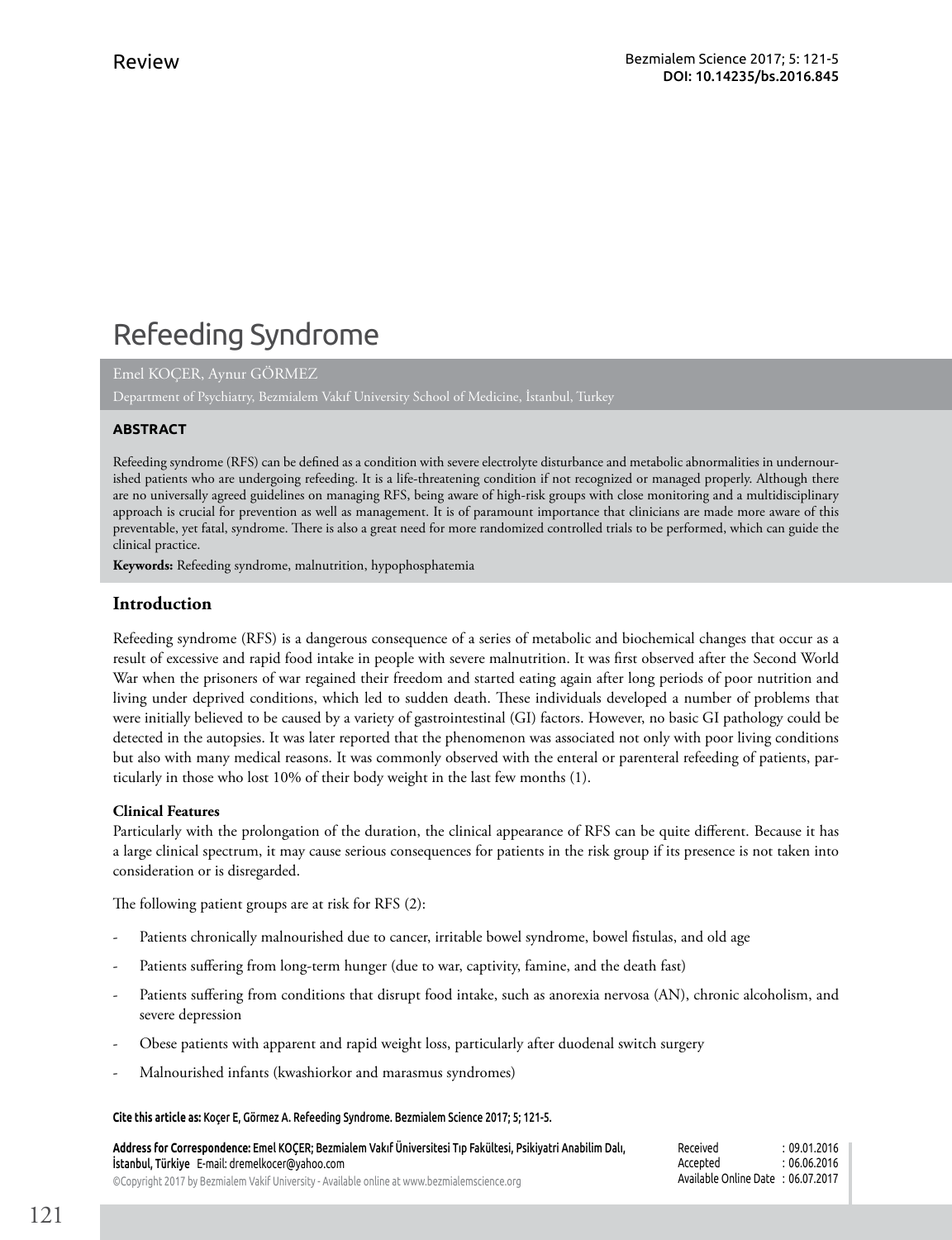Data containing relative incidences of clinical manifestations are inadequate. The incidence of RFS was found to be as high as 25% in cancer patients receiving total nutritional support (1). In the study, the incidence has been reported to be higher in enteral feeding than in parenteral feeding. The condition tends to become evident in the first few days of feeding. It is more common in elderly people and poses a serious risk in terms of mortality due to accompanying underlying diseases. In a study evaluating feeding during the rehabilitation of patients with AN, moderate hypophosphatemia was detected in one-fourth of the patients before a clinical picture emerged (3). Although the syndrome is known, no prospective study related to its incidence has been found so far, and our knowledge is based mostly on cases, case series, and retrospective evaluations. Electrolyte disorders that occur primarily in the first few days of refeeding cause cardiac problems, delirium, and other neurological symptoms within the next few weeks. Although there is a tendency to perceive it as a deficiency of electrolytes, vitamins, and nutrients in general, it actually involves much more complex processes. RFS is the result of a series of metabolic and biochemical changes. The RFS symptoms are variable and unpredictable, and they may emerge insidiously and too late (4). Mild irregularities in the levels of electrolytes may not be symptomatic. RFS frequently begins with nasal discharge, vomiting, and lethargy and extends to hypotension, arrhythmia, respiratory failure, heart failure, coma, delirium, and death. While it progresses slowly in the beginning, the clinical picture may settle quickly.

To understand the clinical manifestations that occur in RFS, first, it is necessary to know the basic physiological changes that occur in the body due to hunger. In general, carbohydrates taken up with nutrition provide most of our energy needs. Glucose, the primary product of carbohydrate digestion, is actively transported along with sodium (Na) from the intestinal epithelium across the concentration gradient. Glucose is absorbed through diffusion and enters the portal circulation, and consequently, the blood sugar levels rise. This stimulates the release of the insulin hormone from the pancreas. Insulin has many effects: It supports glucose uptake and storage, prevents the breakdown of fat cells (lipolysis), and increases potassium intracellular uptake. When the glycogen storage capacity of the liver cells is exceeded, non-oxidized glucose is converted into fat and stored as triglyceride in fat tissue. The explicit result of this is a decrease in blood glucose levels.

Glucose levels begin to decrease within 24–72 hours in individuals who do not receive nutrients due to famine or hunger. This results in a decreased insulin secretion and the release of the glucagon hormone. During hunger, glucagon concentrations increase, while insulin concentrations decrease. Glucose levels are maintained by glycogenolysis, but glycogen stores are rarely sufficient for more than 72 hours. Glucose homeostasis is required for certain tissues that are obligate glucose users, such as the brain, erythrocytes, and renal medullary cells. This need triggers glyconeogenesis, which causes glucose synthesis from lipids and protein degradation products, and at the same time, causes a rapid transformation of glycogen, which is the storage form of glucose. While large quantities of free fatty acids (FFAs) and glycerols are released from the adipose tissue, amino acids are also released from the muscle tissue into the blood stream. In fact, all of this is an effort to compensate the glucose that the body cannot get from external food resources through internal resources. Under these conditions, ketone bodies and FFAs take the place of glucose as the main energy source. In general, the catabolism occurring in muscle and fat tissue results in a loss in the body mass index. Loss of fat and protein in the body is accompanied by potassium, phosphate, and magnesium depletion. Homeostatic mechanisms maintain the serum concentrations of these ions at the expense of using intracellular stores. For this reason, although there is a noticeable decrease in total body levels, the serum levels of these electrolytes may remain normal for at least a while. With the resumption of nutrient intake, a shift from fat to carbohydrate metabolism is observed. The rapidly taken glucose load stimulates the release of insulin and leads to an increase in protein synthesis and the uptake of water, magnesium, potassium, phosphate, and glucose. This leads to a rapid fall in the extracellular compartment. Na and water retention try to maintain osmotic neutrality. The reactivation of carbohydrate-dependent metabolic pathways increases the need for thiamine, which is the cofactor for many enzymatic reactions. Different effects occur in different patients with varying levels of phosphate, magnesium, potassium, and thiamine. Some situations, such as long-term starvation or chronic alcohol dependence, make the individual more susceptible in terms of metabolic consequences.

One of the primary features of RFS is hypophosphatemia (1). Although low levels of phosphate (PO4) are not pathognomonic, they are accepted as markers for RFS diagnosis. PO4 is a major intracellular anion. In adults, 80% of the PO4 stores are in the skeleton and 20% are in the soft tissues and muscles. The intracellular transport of PO4 is affected by acid–base changes and by lipid and carbohydrate digestion. For example, acidosis causes PO4 to exit the cell. The daily intake of PO4 is approximately 1 g, and dietary PO4 deficiency is not common; in fact, it is usually consumed more than needed. Furthermore, 60%–70% is absorbed from the jejunum and > 90% is excreted through the kidneys. Most of the amount filtered from the glomeruli is reabsorbed from the proximal tubules, and this system is important for the control of the PO4 balance. GI losses correspond to 10% of the PO4 excretion. PO4 is necessary for many functions of the cell. It is an important intracellular buffer and is needed to buffer hydrogen ions in urine. PO4 is a structural element of phospholipids, nucleoproteins, and nucleic acids. In addition, it plays a central role in metabolic pathways, including glycolysis and oxidative phosphorylation. One of the products of glycolysis is 2,3-diphosphoglycerate, which is a regulator for the decomposi-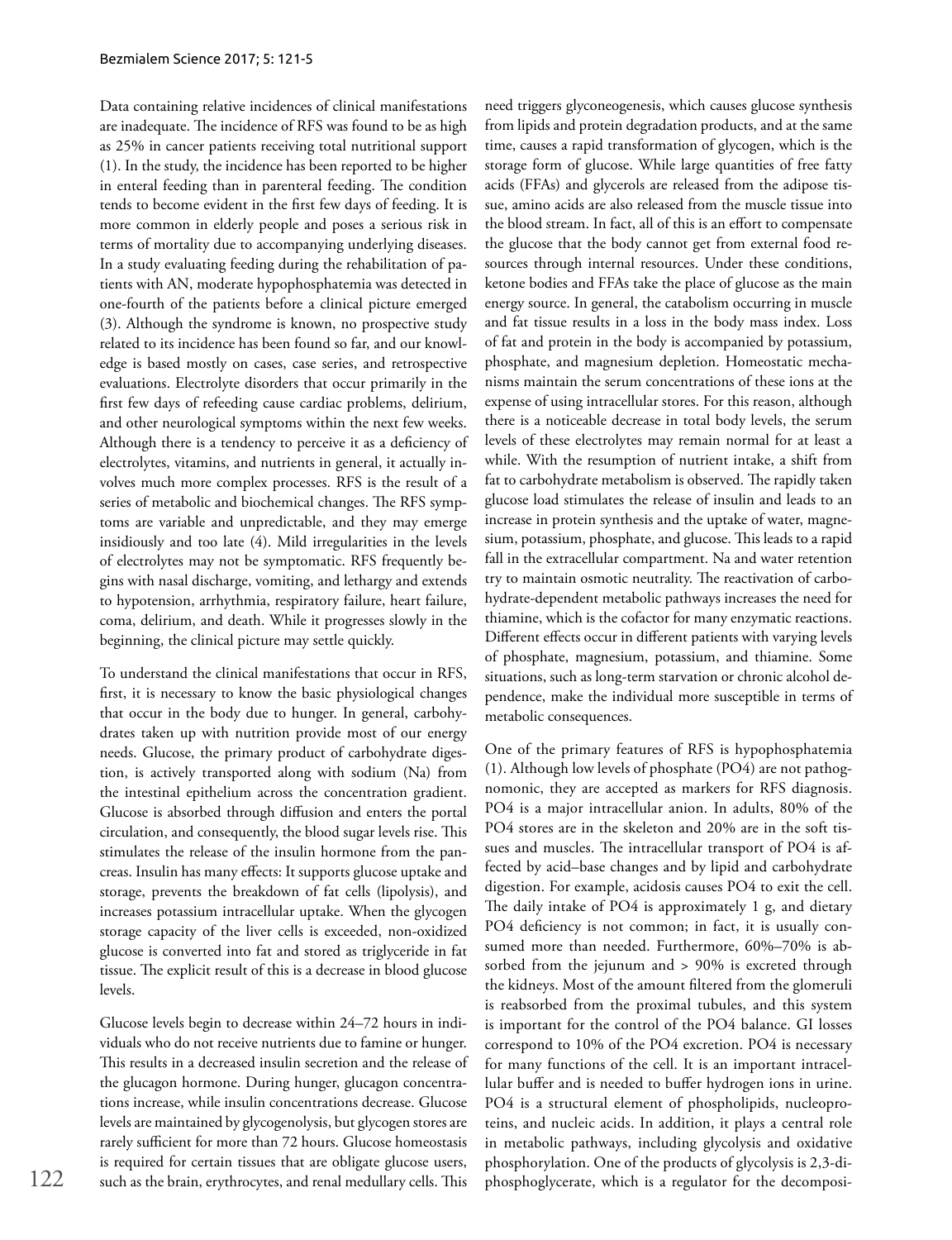tion of oxygen from hemoglobin (Hb) and for the delivery of oxygen to the tissues. Eighty percent of the organic PO4 is found in erythrocytes. PO4 is involved in many enzymatic processes. An important control mechanism for the enzyme activation is the phosphorylation of proteins. Nucleotides such as adenosine triphosphate (ATP) contain phosphorus (P). Another role is the excitation–stimulus response and nervous system communication. PO4 has great importance in the optimal function of leukocytes, such as chemotaxis and phagocytosis, and in the coagulation reaction of platelets. When considered in light of all this general information, the abundance of clinical manifestations of heavy hypophosphatemia (plasma inorganic phosphate level below 0.30 mmol/l) can be understood. In practice, severe hypophosphatemia is rare, and most cases progress asymptomatically. However, it is the result of the fact that the cell energy pathways, such as clinical ATP and 2,3-diphosphoglycerate, are affected in severe cases. Reduced skeletal muscle functions, weakness, and rhabdomyolysis associated with myopathies have been described. By affecting the diaphragm muscles, hypophosphatemia can lead to respiratory failure to such an extent that would require mechanical ventilation support. Cardiomyopathies are another important complication. Seizures, mental impairment, and paresthesia can be seen in the nervous system with the effect of hypophosphatemia. Unexpectedly prolonged hypophosphatemia can lead to osteomalacia. Renal tubular insufficiency is precipitated by hypophosphatemia, and acute tubular necrosis can lead to secondary rhabdomyolysis. Hematologic effects include thrombocytopenia, impaired coagulation processes, decreased leukocyte phagocytosis, and chemotaxis. Hemolysis can occur due to 2,3-diphosphoglycerate depletion, and this results in a left shift in the Hb/O2 dissociation curve. In other words, the affinity of Hb to O2 further increases. To date, two fatal refeeding cases wherein hypophosphatemia was very severe and triggered by total parenteral nutrition have been reported (5, 6).

Another laboratory finding in RFS is hypomagnesemia (1). Magnesium (Mg) is an abundant cation in the intracellular compartment, essential for optimal cell functions. Mg is required as a cofactor of many enzymes. It is mainly found in muscles and bones in the body. Mg is absorbed through the upper region of the small intestine. Up to 70% of the dietary Mg is excreted in feces without being absorbed. Mg is mainly excreted through the kidneys. The findings of RFS are also related to hypomagnesemia, but the mechanism is not clear. For example, an inadequate uptake of Mg through the diet may disrupt the transport of ions into the cells fed with carbohydrates. Cardiac arrhythmias, which also include Torsades de Pointes syndrome, may be seen in cases of severe hypomagnesemia (plasma concentration < 0.50 mmol/l). Additionally, abdominal discomfort and anorexia have been defined. There may also be neuromuscular signs, such as tremor, paresthesia, tetany, seizures, irritability, confusion, and ataxia.

An additional expected electrolyte disorder is hypokalemia (1). Potassium (K) is a cation that is necessary to maintain cell membrane action potentials. Total body potassium is regulated by the kidneys. The distal nephron secretes K into the urine; alkalosis, a high potassium diet, and elevated Na levels in the distal tubule affect K excretion by increasing aldosterone. Hypokalemia may lead to hypotension, cardiac arrhythmia, and cardiac arrest. It also triggers ileus and constipation in the GI system. It reduces the ability of the kidney to concentrate urine and causes neuromuscular dysfunctions, such as weakness, paralysis, paresthesia, confusion, and respiratory depression. In contrast, it potentiates digitalis toxicity and aggravates the situation in glucose tolerance, metabolic alkalosis, and hepatic encephalopathy. Hypokalemia has been defined as a plasma K level < 3.0 mmol/l, and the clinical complications become apparent after this point. This situation is rarely seen without hypophosphatemia and hypomagnesemia.

In RFS, disturbances in body fluid distribution can affect many body functions (1). Fluid imbalance can lead to hypotension, heart failure, dehydration or fluid uptake, prerenal insufficiency, and sudden death. Carbohydrate-weighted refeeding can reduce water and Na excretion; in particular, if dietary Na uptake has increased, it causes expansion in the extracellular fluid compartment. Protein- and lipid-weighted refeeding can lead to weight loss and a negative Na balance, resulting in Na secretion from the urine. High-protein refeeding leads to hypernatremia associated with hypertonic dehydration, azotemia, and metabolic acidosis.

Abnormal glucose and lipid metabolism also occurs in RFS (1). Glycogenesis is suppressed due to a decrease in the lownegative nitrogen balance and in the use of amino acids along with glucose uptake. The first glucose infusion may subsequently cause hyperglycemia. Then, a hyperosmolar nonketotic coma can induce ketoacidosis, metabolic acidosis, osmotic diuresis, and dehydration. Turning into fat through lipogenesis, excess glucose can cause a fatty liver and abnormal liver function tests, as well as hypercapnia and respiratory failure with increased carbon dioxide production. Thus, daily fat production should not exceed the maximum fat elimination capacity, which is 3.8 g/kg.

Vitamin B1 (thiamine) deficiency is also associated with refeeding (7). Patients with malnutrition may have different vitamin deficiencies, but thiamine can be replaced through nutrition. Thiamine deficiency may cause Wernicke's encephalopathy and Korsakoff's psychosis. Ocular disorders are associated with confusion, ataxia, short-term memory loss, confabulation, and coma. The chronic use of alcohol facilitates the emergence of the mentioned clinical pictures. Refeeding with carbohydrate leads to an increase in the intracellular uptake of thiamine, which is a cofactor in various enzyme activities, such as transketolases. For this reason, the compensation of thiamine deficiency during refeeding can reduce the symptoms.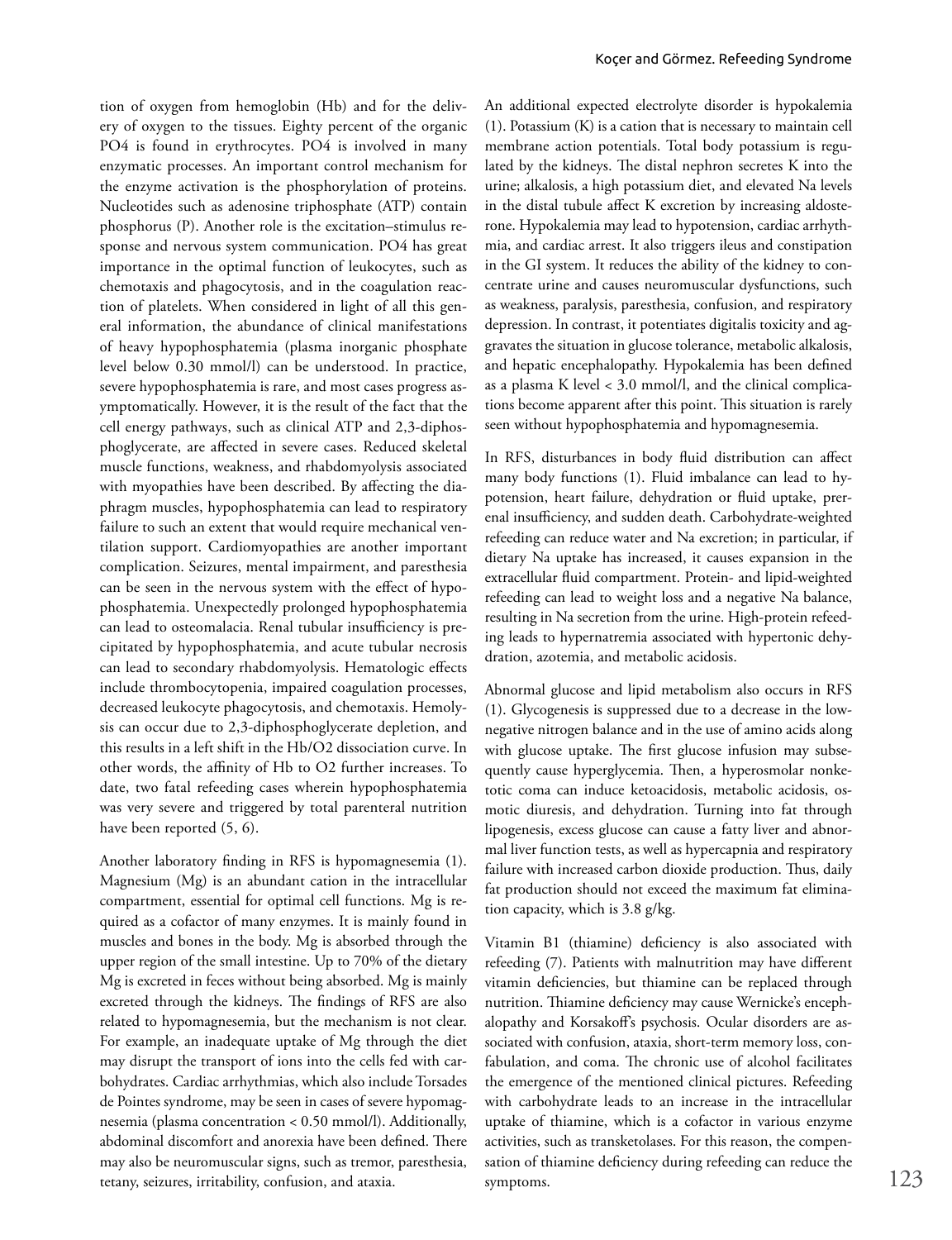#### **Management of RFS**

The basic principle in the prevention and treatment of RFS is identifying the patients at risk for RFS development and monitoring the nutritional intake and fluid– electrolyte replacement by an experienced multidisciplinary team. There are very different opinions regarding the speed and content of the ideal nutritional regimen, but there is little qualified evidence to support them in the literature. Nevertheless, in light of current clinical and follow-up findings, the management of RFS can be summarized as follows:

## **1) Identification and Follow-Up of Patients in the High-Risk Group**

As mentioned above, patients who are at risk of RFS development can be listed as follows: patients with eating disorders, chronic alcoholism, substance abuse, advanced age, inadequate nutrition (e.g., kwashiorkor and marasmus), long-term hunger and vomiting, inflammatory bowel disease, malabsorption, short bowel syndrome, cancer, chronic infections (e.g., the human immunodeficiency virus); patients who underwent bariatric surgery; and infants with a low birth weight and those who are premature.

### **2) Regulation of Problems in Fluid Balance**

Fluid intake should be sufficient to meet adequate hydration, and the patient's body weight should be monitored daily to prevent excess fluid uptake. A recent study has suggested that low Na intake reduces the risk of edema depending on refeeding (8). In the presence of hyponatremia, rapid replacement should be avoided due to the risk of central pontine myelinolysis. Renal functions should also be closely monitored because patients with RFS have a higher renal risk.

## **3) Regulation of Electrolyte Deficiencies and Acid–Base Balance Disorders**

Instead of trying to correct the fluid intake and imbalance in electrolytes (Mg, K, and PO4) before the feeding, it is important to do it during the feeding in order not to delay the energy intake (2). PO4, Mg, and K levels should be measured daily until they return to normal, and low values should be supplemented without delay. In addition, Na, bicarbonate, and chlorine levels should be measured for the acid–base balance. For example, due to thiamine deficiency, glucose metabolism may be impaired, and lactic acidosis may occur.

#### **4) Vitamin Supplements**

Many guides recommend vitamin supplements 10 days before and after refeeding is started. Thiamine should be given at a dose of 200–300 mg/day, B vitamin complexes 3 times a day, and a multivitamin supplement once a day (2). Serum ferritin, vitamin B12, and folic acid levels should also be monitored.

#### **5) Monitoring Trace Elements**

Trace elements should be measured in the beginning and every 1-2 weeks; if there is a deficiency, zinc should be replaced at a dose of 2.5–5 mg/day, selenium at a dose of 20–70 mg/ day, manganese at a dose of 3.5–7 mg/day, and copper at a dose of 0.3–0.5 mg (9).

## **6) Energy Supplement**

Some recent studies have indicated that the possibility of RFS development increases when carbohydrates are given as the main energy source (10). The content of nutrition is more important than its total calorie count, and recent studies have suggested that carbohydrates should be given to a lesser extent, for example, in an amount that would constitute only 40% of the total energy. The usual daily protein requirement is approximately 1.2–1.5 g/kg. Fat intake should be at a lipid ratio of approximately 3.8 g/kg, so as not to exceed the daily lipid elimination capacity.

#### **7) Parameters Requiring Follow-Up**

Daily body weight, the follow-up of the intake/discharge ratio, fluid uptake, and associated complications are important to prevent cardiac insufficiency. Vital signs should be monitored daily; for example, tachycardia may be a sign of cardiac insufficiency. Plasma glucose should be measured daily to prevent hypo/hyperglycemia. Liver function tests should also be performed due to the risk of plasma albumin, protein, and calcium levels and due to the risk of hemogram and liver dysfunction.

There are recent publications that draw attention to aggressive nutrition and malnutrition dichotomy. An extremely prudent calorie intake can also lead to underfeeding syndrome, which can increase mortality and morbidity. MARSIPAN (Management of Really Sick Patients with Anorexia Nervosa) and a large number of studies conducted in patients with severe AN have presented findings suggesting that energy intakes as high as 40 kcal/kg do not result in RFS (11, 12). O'Connor and Nicholls pointed out that the amount of energy coming from glucose is important and suggested that the risk of RFS can theoretically be lowered by minimizing the rate of rapid insulin release by reducing the rate of glucose and increasing the rate of fat (3).

According to the *Nutrition Guidelines for Adults*, which was prepared by the National Institute for Clinical Excellence in 2006, it is recommended that energy intake should be slow and low so as to increase the weight in the range of 0.5–1 kg/week (13). However, the *Guidelines for Treatment of Eating Disorders* by the Psychiatric Association of Australia and New Zealand pointed out conflicting and insufficient findings in the literature in 2014 and recommended that the middle way should be followed. For patients with AN, it is recommended to start with 1,400 kcal/day and increase by 450 kcal every 3 days until the person reaches a sufficient weight. It was also stated that in addition to energy intake, patients with a risk of RFS should be given prophylactic phosphate and thiamine during the first